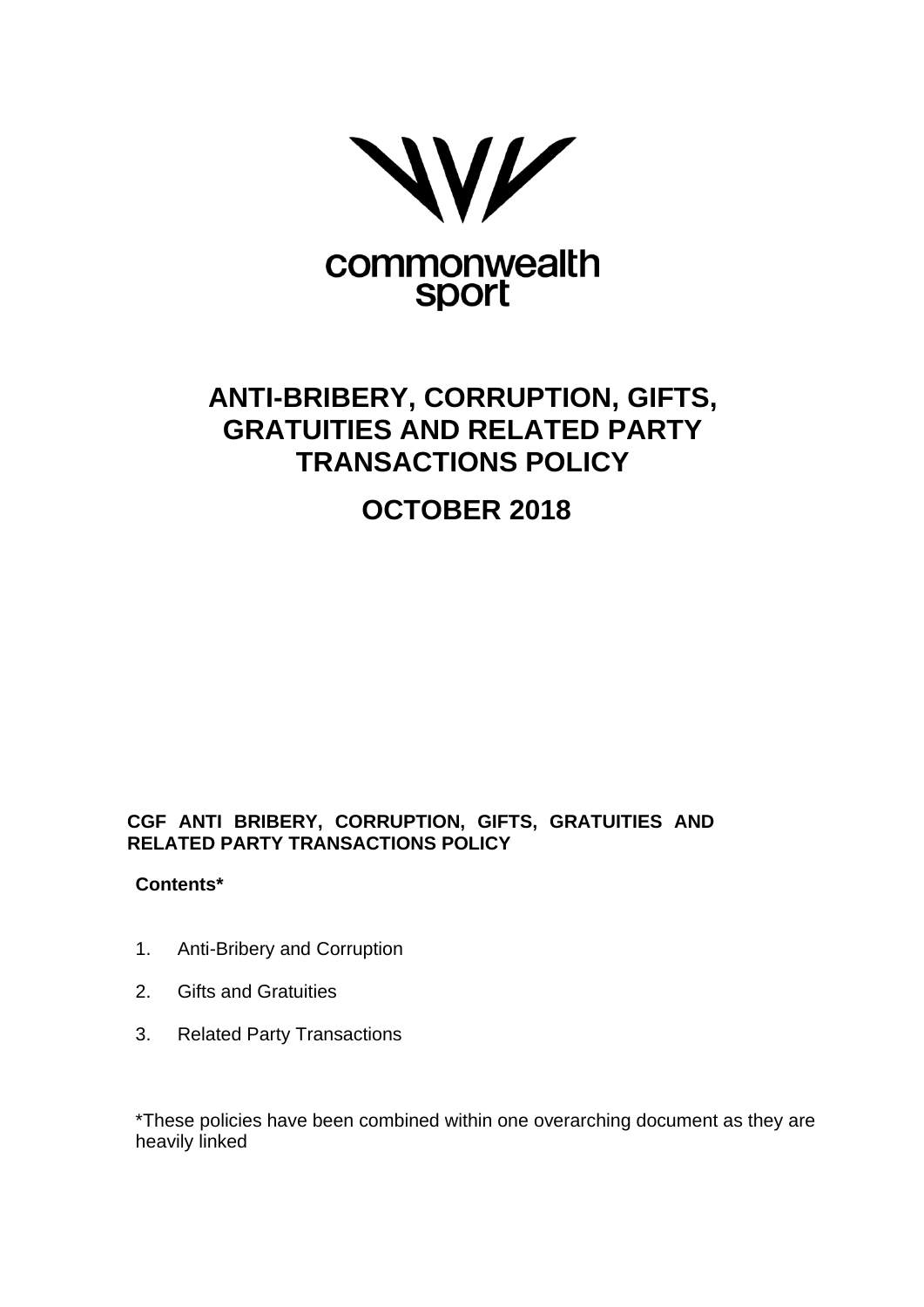## **1. Anti-Bribery and Corruption**

#### **1.1 Introduction – what this policy covers**

It is the Federation's policy to conduct all of our business in an honest and ethical manner. The Federation will not tolerate any acts of bribery and corruption and is committed to acting professionally and ethically in all our business dealings and relationships, wherever we operate, and we are committed to implementing and enforcing effective systems to counter bribery and corruption.

The purpose of this policy is to ensure that employees and office holders are aware of their duties towards the Federation to report and help to prevent any acts of bribery and corruption across the organisation.

#### **1.2 Bribery**

A bribe is an inducement or reward offered, promised or provided in order to gain a commercial, contractual, regulatory, or personal advantage.

The Bribery Act 2010 contains two general offences covering the offering, promising or giving of a bribe ("active" bribery) and the requesting, agreeing to receive, or accepting of a bribe ("passive" bribery). The Act also introduces a new form of corporate liability for failing to prevent bribery on behalf of a commercial organisation.

An individual who is found to have committed an offence of bribery can be imprisoned for a term of up to ten years, and the Federation could face an unlimited fine for any bribery related offences committed by a person associated with us. The implications for the Federation are very serious; for example, we could be excluded from tendering for public contracts (this could extend to funding around a Games) and could suffer damage to our reputation. We therefore take our responsibilities in this regard very seriously.

As a result, all employees, contract workers and office holders are required to comply with the procedures which the Federation has put in place to prevent persons and entities associated with us from committing acts of bribery and corruption.

## **1.3 Your entitlements and responsibilities**

The purpose of this policy is to set out the Federation's responsibilities, and the responsibilities of those working for or holding office, in observing and upholding our position on bribery and corruption; and to provide information and guidance to those working for us on how to recognise and deal with bribery and corruption issues.

This policy applies to all individuals working at all levels and grades, including senior managers, officers, directors, committee office holders, employees (whether permanent, fixed-term or temporary), consultants, contractors, trainees, seconded staff, home-workers, casual workers, agency staff, volunteers, interns, agents, sponsors, or any other person associated with us, or any of our subsidiaries or their employees, wherever located (collectively referred to as "workers" in this policy).

In this policy, any references to "third parties", means any individual or organisation you come into contact with during the course of your work for us, and includes actual and potential clients, customers, suppliers, distributors, business contacts, agents, advisers, bid committees, and government and public bodies, including their advisors, representatives and officials, politicians and political parties.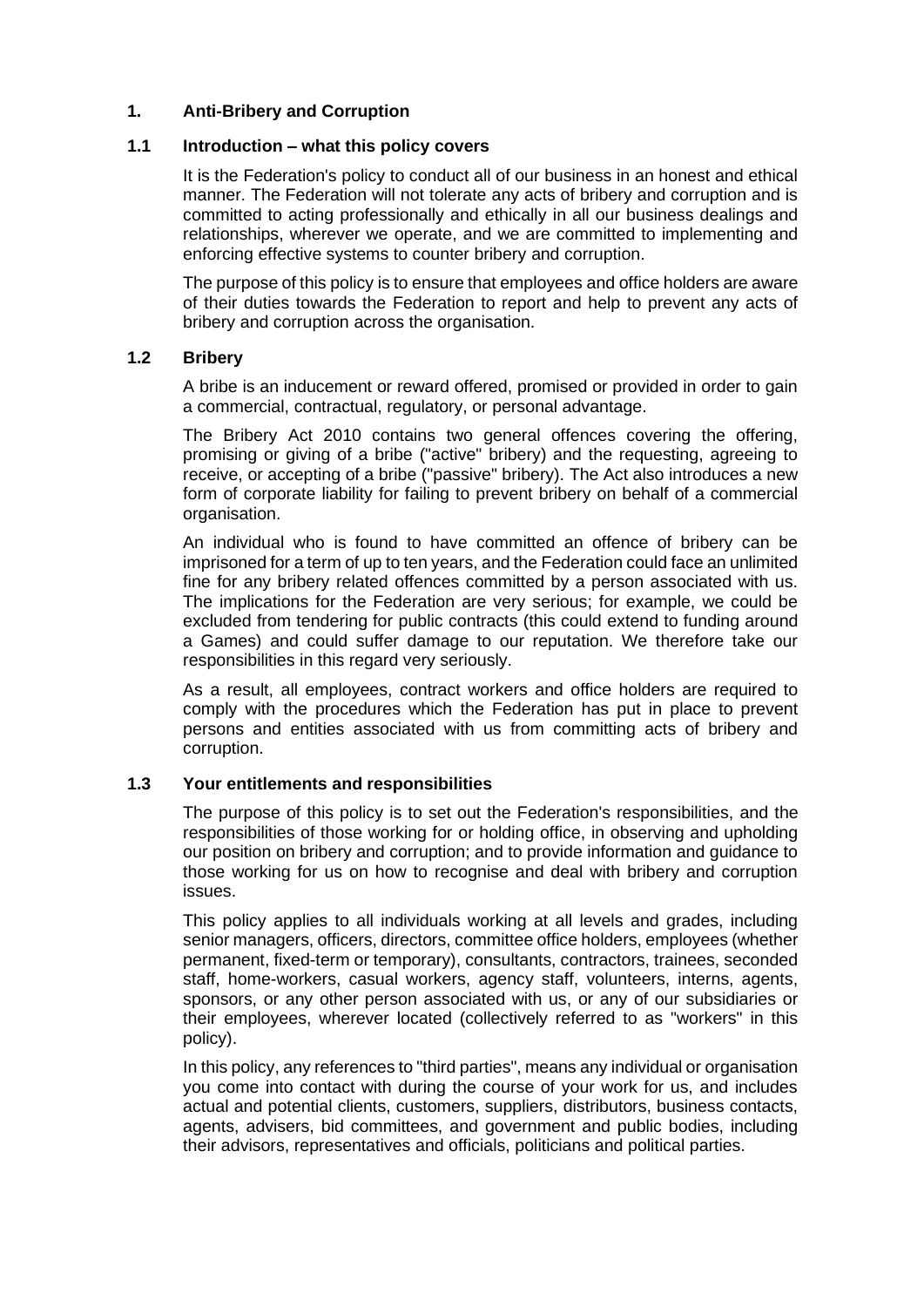## **1.4 Gifts, Hospitality, Promotional, and other Business Expenditure**

The Anti-Bribery and Corruption policy should be read in conjunction with the following "Gifts and Gratuities Policy" in Section 2 below. The Anti-Bribery and Corruption policy does not prohibit normal and appropriate hospitality (given and received) to or from third parties.

Hospitality and promotional, or other business expenditure which seeks to improve the image of the Federation, or to establish cordial relations with our clients, suppliers and business partners, is recognised as an accepted and important part of doing business.

Subject to prior authorisation of appropriate budget envelops by the Executive Board, and prior authorisation of a specific activity by the Chief Executive Officer (CEO) or Chief Operating Officer (COO), the Federation may allow reasonable and proportionate hospitality and promotional or other similar business expenditure intended for these purposes.

However, offers or receipts of hospitality and other similar business expenditure can be employed and or perceived as a form of bribery. It is therefore essential that any such corporate gifts and receipts of this nature are reported and duly authorised.

The giving or receipt of gifts is not prohibited, if the following requirements are met:

- it is not made with the intention of influencing a third party to obtain or retain business or a business advantage, or to reward the provision or retention of business or a business advantage, or in explicit or implicit exchange for favours or benefits;
- it complies with local law;
- it is given in the Federation's name, not in an individual's name:
- it does not include cash or a cash equivalents (such as gift certificates or vouchers);
- it is appropriate in the circumstances, for example, it is often customary for small gifts to be given at Christmas time;
- taking into account the reason for the gift, it is of an appropriate type and value and given at an appropriate time; it is given openly, not secretly.

In all circumstances, the test to be applied is whether, the gift or hospitality is reasonable and justifiable.

It is not acceptable for you (or someone on your behalf) to:

- give, promise to give, or offer, a payment, gift or hospitality with the expectation or hope that a business advantage will be received, or to reward a business advantage already given;
- give, promise to give, or offer, a payment, gift or hospitality to a government official, agent or representative to "facilitate" or expedite a routine procedure;
- accept payment from a third party that you know or suspect is offered with the expectation that it will obtain a business advantage for them;
- accept a gift or hospitality from a third party if you know or suspect that it is offered or provided with an expectation that a business advantage will be provided by the Federation in return;
- threaten or retaliate against another worker who has refused to commit a bribery offence or who has raised concerns under this policy; or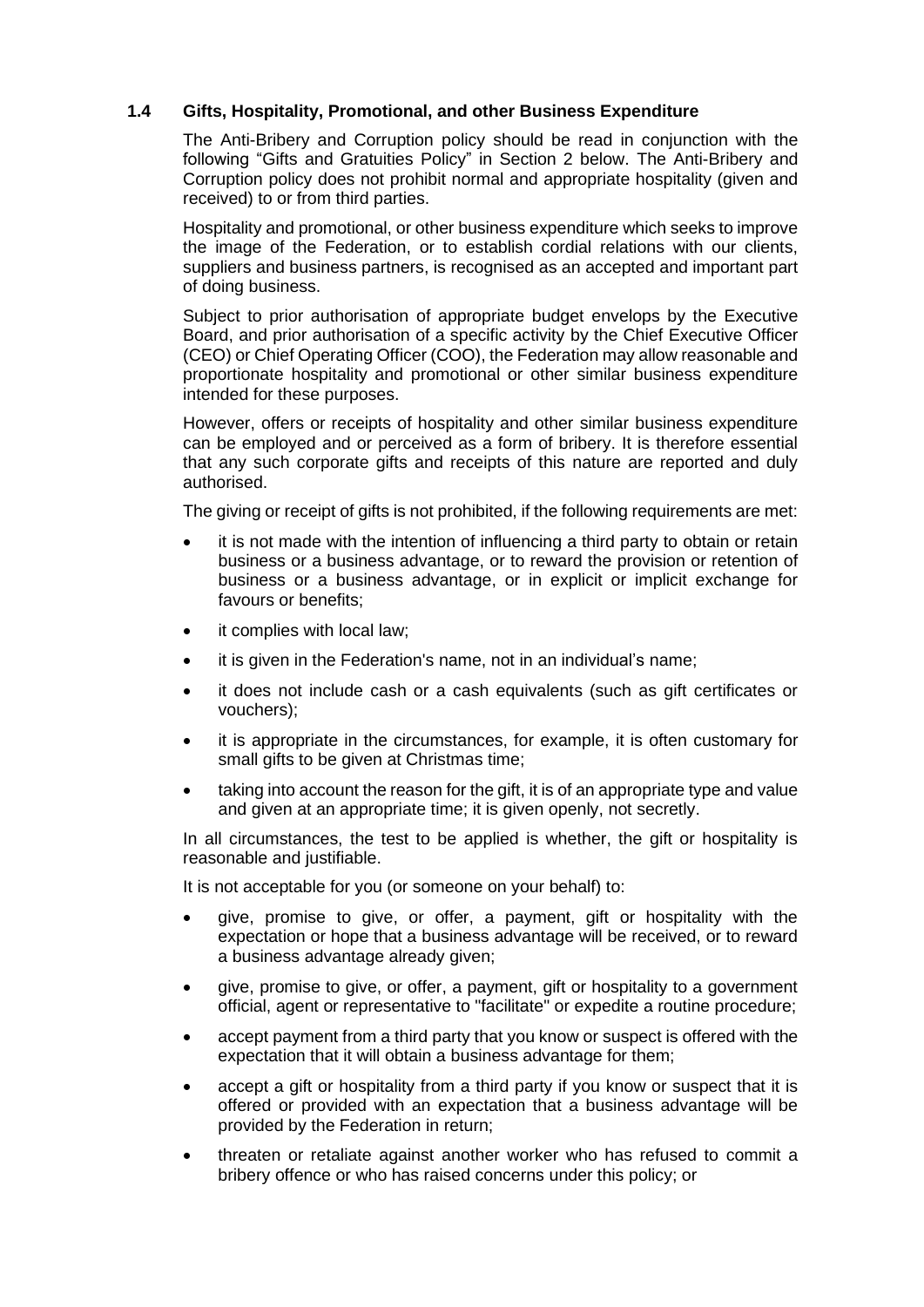engage in any activity that might lead to a breach of this policy.

#### **1.5 Facilitation payments**

We do not make, and will not accept, facilitation payments or "kickbacks" of any kind. Facilitation payments are typically small, unofficial payments made to secure or expedite a routine government action by a government official.

If you are asked to make a payment on the Federation's behalf, you should always be mindful of what the payment is for and whether the amount requested is proportionate to the goods or services provided. You should always ask for a receipt which details the reason for the payment. If you have any suspicions, concerns or queries regarding a payment, you should raise these with the CEO or COO.

Kickbacks are typically payments made in return for a business favour or advantage. All workers and office holders must avoid any activity that might lead to, or suggest, that a facilitation payment or kickback will be made or accepted by us.

## **1.6 Recording the receipt and giving of gifts**

You must declare and keep a written record of all hospitality or gifts accepted or offered, which will be subject to managerial and Executive Board review. The Gifts and Gratuities register shall be presented as a standing agenda item for Audit and Risk Committee and Executive Board meetings.

You must ensure all expenses claims relating to hospitality, gifts or expenses incurred to third parties are submitted in accordance with our expenses policy and specifically record the reason for the expenditure.

All accounts, invoices, memoranda and other documents and records relating to dealings with third parties, such as clients, suppliers and business contacts, should be prepared and maintained with strict accuracy and completeness.

You must ensure that you read, understand and comply with this policy.

The prevention, detection and reporting of bribery and other forms of corruption are the responsibility of all those working for us or under our control. All stakeholders are required to avoid any activity that might lead to, or suggest, a breach of this policy.

## **1.7 Procedure for Reporting a concern**

You must notify the CEO or COO as soon as possible if you believe or suspect that a conflict with this policy has occurred, or may occur in the future. For example, if a third party, client or potential client offers you something to gain a business advantage with the Federation, or indicates to you that a gift or payment is required to secure their business.

Any employee or stakeholder who breaches this policy will face disciplinary action, which could result in the employee's dismissal for gross misconduct or removal from position held within Federation.

You are encouraged to raise concerns about any issue or suspicion at the earliest possible stage. If you are unsure whether a particular act constitutes bribery or corruption, or if you have any other queries, these should be raised with the CEO or COO. Concerns should be reported by following the procedure set out in the Federation's Whistleblowing Policy.

It is important that you notify the CEO or COO as soon as possible if you are offered a bribe by a third party, are asked to make one, suspect that this may happen in the future, or believe that you are a victim of another form of unlawful activity.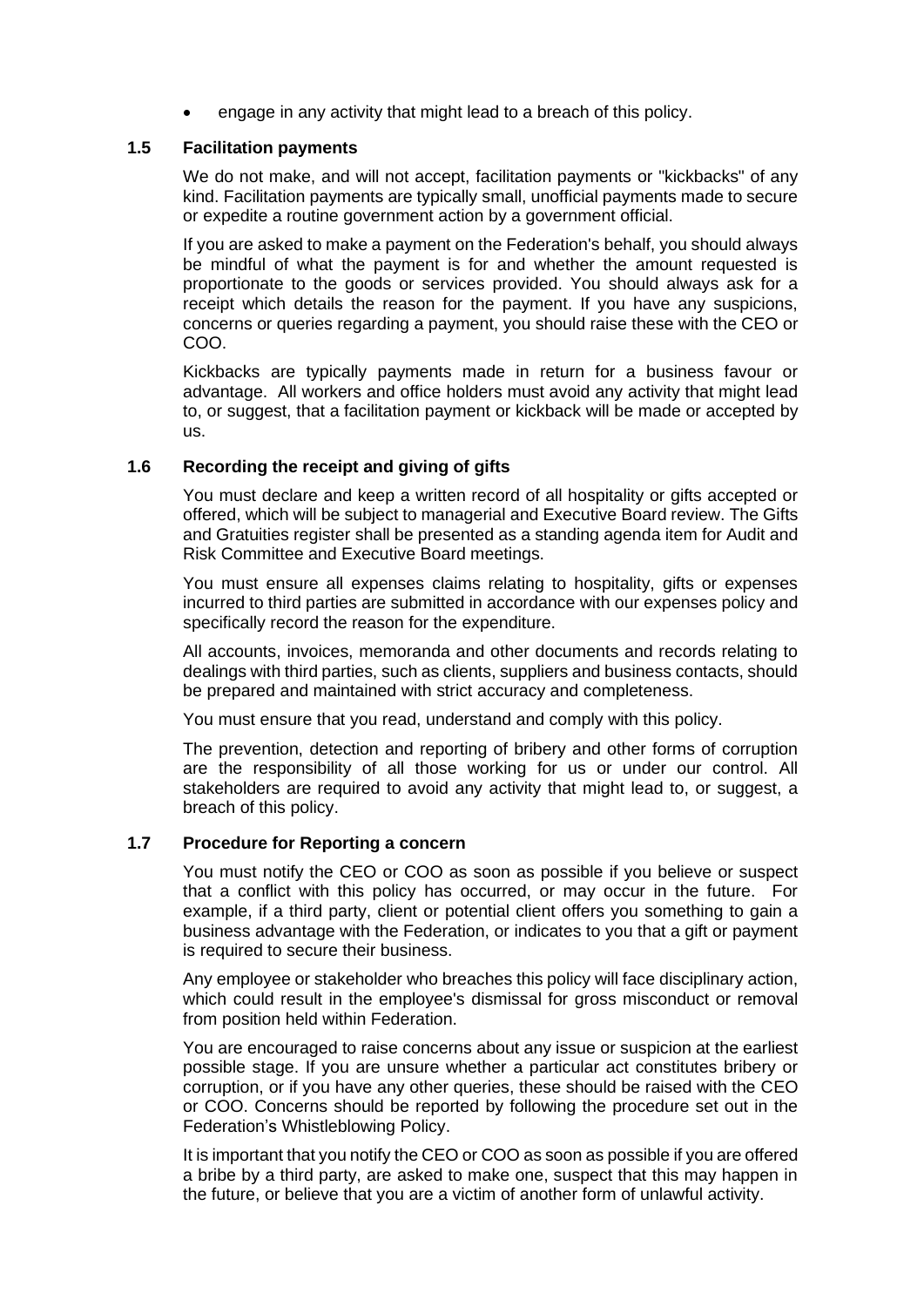## **1.8 Confidential and safe reporting procedures**

Workers or stakeholders who refuse to accept or offer a bribe, or those who raise concerns or report another's wrongdoing, are sometimes worried about possible repercussions. We aim to encourage openness and will support anyone who raises genuine concerns in good faith under this policy.

The Federation is committed to ensuring that no one suffers any detrimental treatment as a result of raising any concerns under this policy. If you believe that you have suffered any such treatment, you should inform the CEO or COO immediately. If the matter is not remedied, and you are an employee, you should raise it formally noting the CGF's separate Whistleblowing Policy.

## **1.9 Training and implementation**

Training on this policy forms part of the induction process for all new workers and office holders of the Federation. All existing workers will receive regular, relevant training on how to implement and adhere to this policy.

Our zero-tolerance approach to bribery and corruption must be communicated to all suppliers, contractors and business partners at the outset of our business relationship with them and as appropriate thereafter.

The CEO and COO have overall responsibility for ensuring this policy complies with our legal and ethical obligations, and that all those under our control comply with it.

The CEO and COO will have primary and day-to-day responsibility for implementing this policy, and for monitoring its use and effectiveness and dealing with any queries on its interpretation. Management at all levels are responsible for ensuring those reporting to them are made aware of and understand this policy and are given adequate and regular training on it.

## **2. Gifts and Gratuities**

## **2.1 Introduction - What this policy covers**

The acceptance of gifts and offers of hospitality can give rise to suspicion of inappropriate conduct, particularly if offered by individuals or businesses that carry out, or are hoping to carry out, business for the Federation.

This policy establishes the fundamental principles of the giving, accepting and refusing of gifts and hospitality.

## **2.2 Basic Principle of Gifts and Hospitality - £ Value**

All offers of gifts and gratuities, invitations to events worth over a material threshold of £100 should be logged on the CGF Gifts and Gratuities Register, whether accepted or not. The Federation is a Company limited by guarantee in the UK, and subject to all due regulatory processes and procedures. It should be noted that the reputational damage of the acceptance or giving of any undue gift, however well-meant, must also be considered.

## **2.3 Hospitality**

You must not accept offers of hospitality or travel, including attending sporting and social functions, unless these are properly authorised and recorded by the CEO or COO.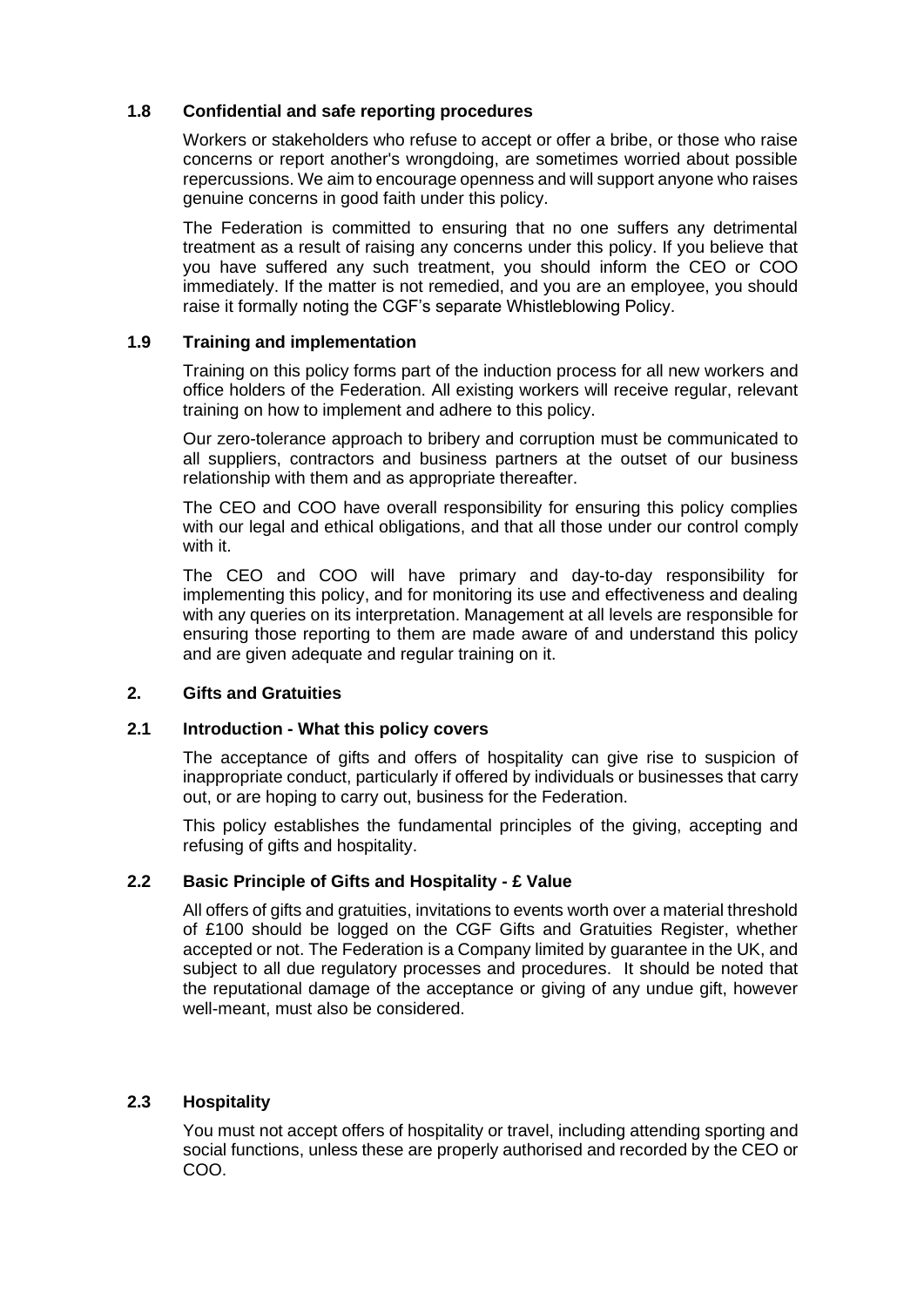Acceptance of hospitality at relevant conferences, courses or events may be appropriate where it is clear that the hospitality is corporate rather than personal and where the Federation has given its consent in advance. All associated benefits, such as accommodation, travel, entertainment, and presents must be considered at the time of the consent being provided.

## **2.4 Declined Hospitality**

When hospitality is declined, those making the offer should be politely informed of the Federation's policy and procedures for accepting such offers.

#### **2.5 Receipt of gifts**

As a general rule, you should not accept gifts from suppliers, clients, customers, contractors or any other person you deal with in your capacity as an employee of the Federation.

If the value of the item is negligible, or if the item is presented as a seasonal gift, you should comply with the procedure set out below.

If the gift might constitute a bribe or other inducement, you are required to give the gift to your line manager, who will return it to the donor with a suitable covering letter.

In other instances, where appropriate, the Federation will require you to return the gift to the donor with a polite note explaining the Federation policy.

In some cases, for example, if the Federation decides that the gift was made as a token of the donor's gratitude for a service carried out the Federation may allow you to retain the gift.

Promotional gifts that are of trivial value (for example, promotional pens) are exempt from this policy and need not be disclosed.

On seasonal occasions you may receive a number of gifts, for example, chocolates, bottles of wine, and so on. These gifts should be given to your line manager, who will ensure that they are distributed appropriately across the Federation.

## **2.6 Giving gifts**

Although it is not Federation policy to offer gifts, the Federation recognises that, on occasion, this may be appropriate, for example, in recognition of exceptional service.

If you wish to propose that the Federation presents a gift, you should put a request in writing to CEO or COO stating:

- who the gift is for
- why it should be given
- the nature of the gift
- the gift's approximate value

If you send gifts that have not been approved in accordance with this procedure, you may not be reimbursed for the cost of the gift.